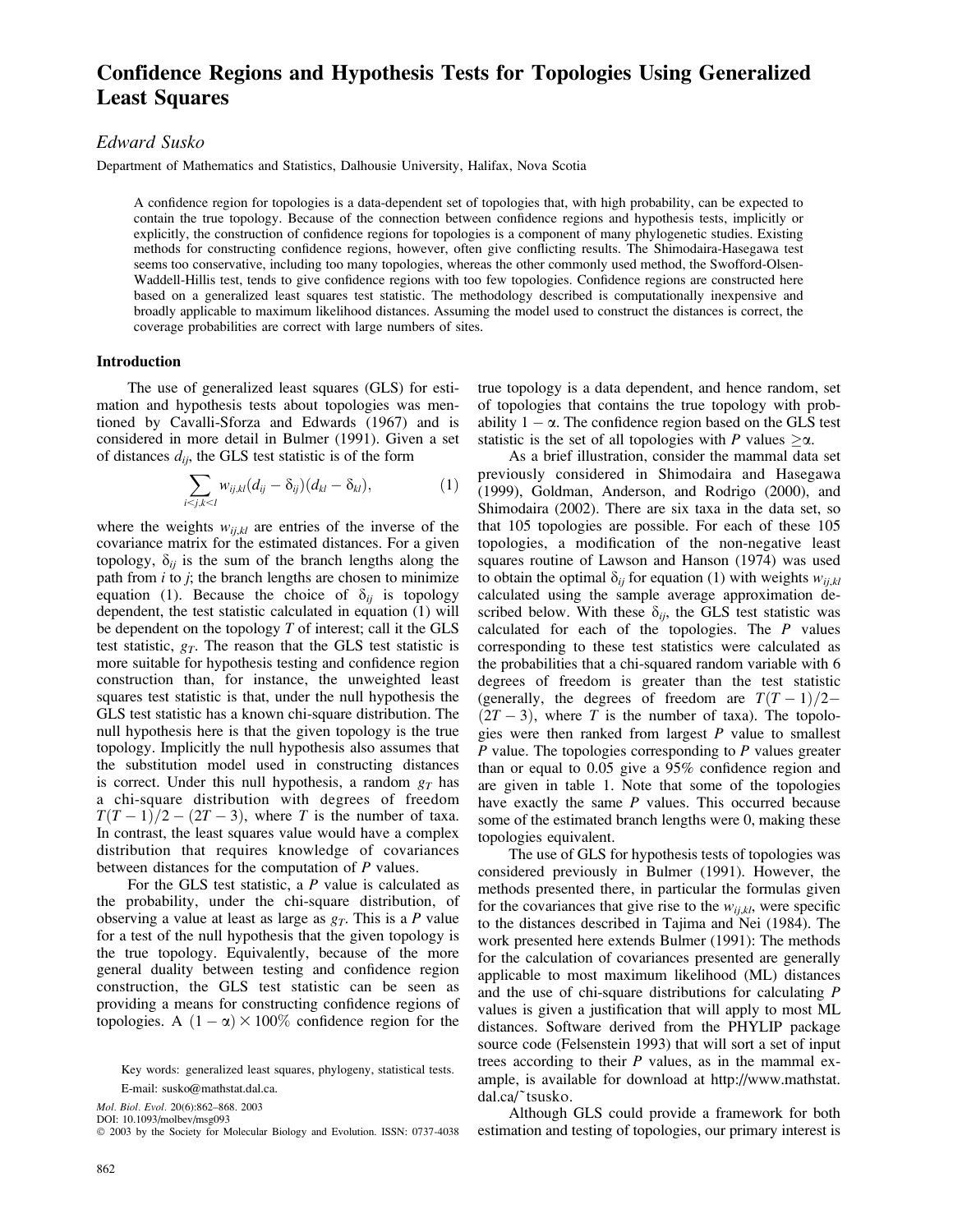in testing and the construction of confidence regions. Other methods that can be used to construct confidence regions for trees include the bootstrap selection probability (BP) of Felsenstein (1985), which is usually used to assign confidence levels for clades but can be used to assign confidence levels for trees. The approximately unbiased (AU) test of Shimodaira (2002) adjusts the BP for possible curvature. Hillis and Bull (1993) and Newton (1996) raise concerns about BP, however. A number of likelihoodbased statistical tests have been developed, and the more commonly used ones include the Kishino-Hasegawa (KH) test (Kishino and Hasegawa 1989), the Shimodaira-Hasegawa (SH) test (Shimodaira and Hasegawa 1999), and the Swofford-Olsen-Waddell-Hillis (SOWH) test; the SOWH test is a parametric bootstrap likelihood ratio test described in Swofford et al. (1996) and discussed in Goldman, Anderson, and Rodrigo (2000). Each of these tests has difficulties. The KH test is appropriate for comparisons of competing topologies but is inappropriate for the construction of confidence regions (cf. Goldman, Anderson, and Rodrigo 2000). The SH test seems to be too conservative in the sense that hypotheses are too infrequently rejected, whereas the SOWH test, in contrast, frequently rejects every tree except the ML tree (Goldman, Anderson, and Rodrigo 2000) and requires long computational times for the repeated ML fitting required. In contrast, the GLS method for testing and confidence region construction presented here does not require expensive calculation, is widely applicable, and has correct large-site coverage probabilities: as the number of sites gets large, a 95% confidence set of trees will contain the true tree with probability 0.95. As with most other testing procedures, however, the GLS method requires that the substitution model used in reconstructing the distances be correct. Poor substitution models can lead to distances that are not consistent with any trees or, worse, attribute high confidence to topologies having certain artifacts like long branch attraction.

## Methods

Matrix Formulation of the GLS Test Statistic

To be clear about how the  $w_{i,i,kl}$  weights in equation (1) are obtained, it is necessary to give a matrix algebra expression for the test statistic. Let the taxa under consideration be labeled  $1, \ldots, T$  and let y be the vector of distances  $(d_{12}, \ldots, d_{1T}, d_{23}, \ldots, d_{T-1T})$ . This vector will be estimated from the data and will not require a topology for estimation. In contrast, the corresponding vector  $\delta$  of distances consistent with a topology will depend on what topology is being considered. Fixing a particular topology, let the vector of branch lengths of that topology be  $\boldsymbol{\alpha} = [\alpha_1, \dots, \alpha_{2T-3}]^T$ . The distance for the kth pair, say taxa  $i$  and taxa  $j$ , is the sum of the branch lengths for branches along the path from  $i$  to  $j$ . This can be expressed as

$$
\delta_{i,j} = \sum_l x_{kl} \alpha_l, \tag{2}
$$

where  $x_{kl}$  is 1 if the *l*th branch is in the path from *i* to j and 0 otherwise. Let  $X$  be the matrix with  $k$ ,  $l$  entry  $x_{kl}$ . Then equation (2) can be expressed in matrix notation as

$$
\delta=X\alpha.
$$

Note that the ordering of the branch lengths is not important but that a change of ordering would have to be accompanied by a corresponding change in the ordering of the columns of the  $X$  matrix. We will let  $V$  denote the covariance matrix for the estimated branch length vector y: the  $i, j$  entry of  $V$  is the covariance between the distance for pair i and pair j, and the ith diagonal entry is the variance for the *i*th distance  $y_i$ . The GLS test statistic can then be expressed as

$$
(\mathbf{y} - X\boldsymbol{\alpha})^T V^{-1}(\mathbf{y} - X\boldsymbol{\alpha})
$$

This expression is the same as the one given in equation (1) with  $w_{ij, kl}$  equal to the r, s entry of the  $V^{-1}$  matrix, where r is the index for the  $(i, j)$  pair and s is the index for the  $(k, l)$  pair.

In most applications of GLS outside of phylogenetic estimation, the vector  $\alpha$  is unrestricted. Here, as a vector of branch lengths, it is desirable to restrict the  $\alpha$  vector to be non-negative. In practice this can give estimates of branch lengths that differ from the usual GLS estimates. In theory, as long as the branch lengths for the true tree are nonnegative, which we will assume throughout, with a large number of sites, the difference between the unrestricted GLS estimate and the restricted GLS estimate will be negligible for the true topology.

#### The GLS Test Statistic and Its Chi-Square Distribution

If the y vector is normally distributed, the GLS test statistic will have a  $\chi^2$  distribution with degrees of freedom equal to the difference of the length of the y vector and the length of the  $\alpha$  vector. In the present case this gives  $T(T-1)/2 - (2T - 3)$  degrees of freedom. However, this result requires that the y vector be at least approximately normally distributed. In the phylogenetic applications being considered here, the y vector is a vector of distances that we will assume are ML distances with respect to some substitution model.

THEOREM. Assume that the vector y of distances is a set of ML distances. Then, with a large number, n, of sites, the distribution of  $y$  is approximately multivariate normal. Let  $p_i(x; d)$  denote the probability of the data x at a site for the jth pair of taxa., calculated when the distance between them is d. Then the variance of the jth estimated distance is

$$
V_{jj} = Var(y_j) = \left( E \left\{ -\frac{\partial^2}{\partial d_j^2} \log[p_j(x; d_j)] \right\} \right)^{-1} / n. \tag{3}
$$

The covariance between the jth distance and the kth distance is

$$
V_{jk} = nV_{jj}V_{kk}E\bigg\{\frac{\partial}{\partial d_j}\log[p_j(x; d_j)]\frac{\partial}{\partial d_k}\log[p_k(x; d_k)]\bigg\}.
$$
 (4)

PROOF. The result is very similar to general ML estimation results like that of Lehman (1983, Theorem 4.1,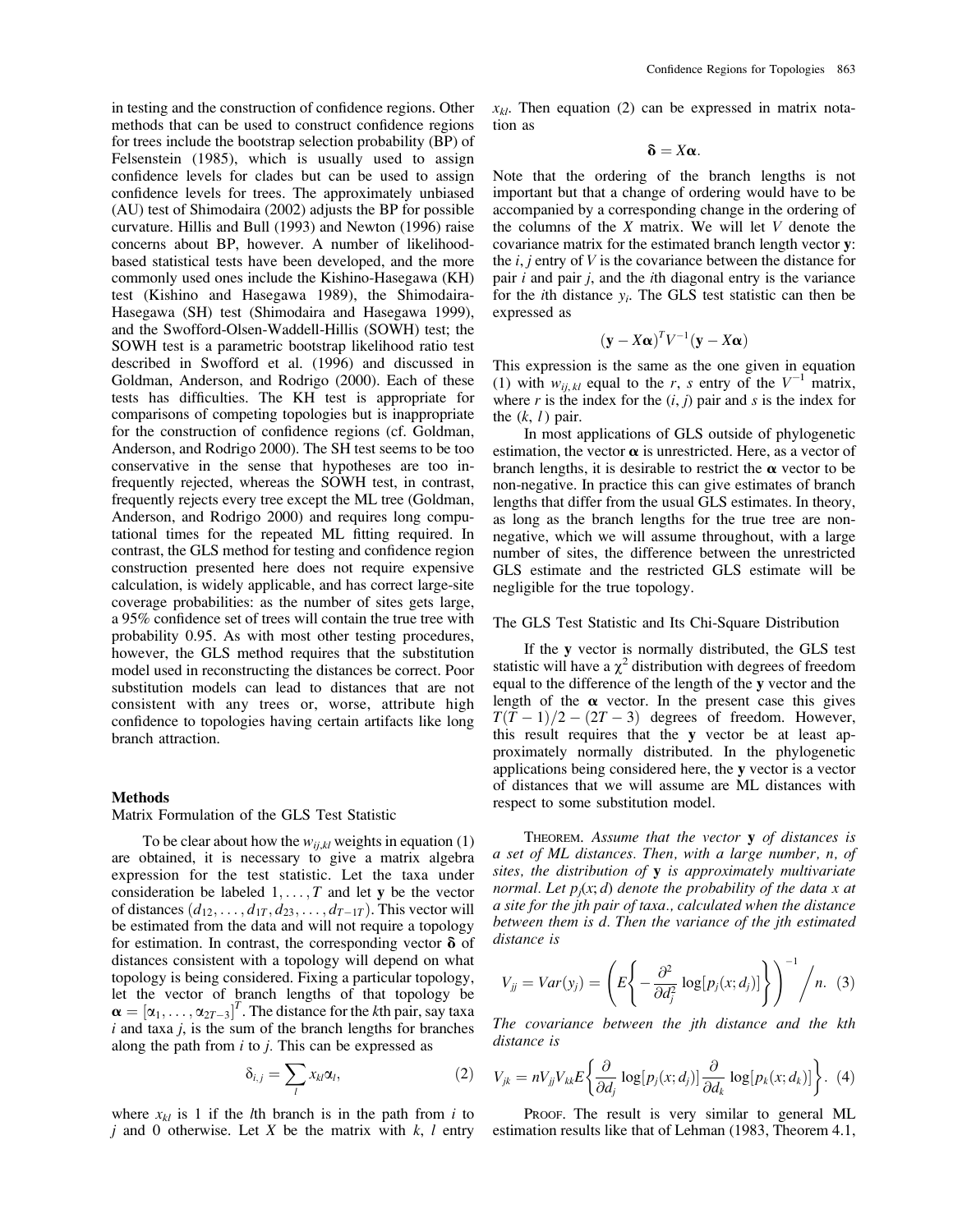p. 429). The main difference arises because, whereas ML estimation is usually done jointly for all of the unknown parameters of interest, ML distance estimation is done separately for each of the distances.

Let the *score function* for the *j*th pair be

$$
u_j(d) = \sum_{i=1}^n \frac{\partial}{\partial d} \log[p_j(x_i; d)],
$$

where there are  $n$  sites. Then general ML results give that

$$
\sqrt{n}(y_j - d_j) = -\sqrt{n}V_{jj}u_j(d_j) + o_p(1),
$$
 (5)

where  $d_i$  is the true unknown distance between the pair. where  $a_j$  is the true unknown distance between the pair.<br>Let  $\mathbf{u}^*(\mathbf{d})$  be the vector with *j*th entry  $-\sqrt{n}V_{ij}u_j(d_j)$ ; then equation (5) can be combined across all pairs in vector notation as

$$
\sqrt{n}(\mathbf{y}-\mathbf{d})=\mathbf{u}^*(\mathbf{d})+o_p(1).
$$

The quantity  $\sqrt{n}$ **u**\*(**d**) is a sum of independent random variables and so by the multivariate central limit theorem,  $u^*(d)$  has a multivariate normal distribution with covariance matrix  $nV$  where the entries of V are as given in equations  $(3)$  and  $(4)$ . Since, up to higher order terms,  $\sqrt{n}$ (y – d) is equal to **u**<sup>\*</sup>(d), the result follows.  $\blacksquare$ 

The implication of the large-site normality of y is that, under the null hypothesis that the true topology is the one that is being used to construct the GLS test statistic, the GLS test statistic has a chi-square distribution with  $T(T-1)/2 - (2T - 3)$  degrees of freedom. Because the entries of the covariance matrix  $V$  are not known, they need to be estimated. As long as they are estimated with statistically consistent methods of estimation, the chisquare limiting distribution will still be applicable. Because this is the distribution used to calculate the P values, it follows that a  $P$  value calculated for the true topology will be greater than  $\alpha$ , and hence the true topology will be contained in the confidence region,  $(1 - \alpha) \times 100\%$  of the time. Thus, in theory, the coverage probabilities (the probability that the true topology is in the confidence region) will be correct with large numbers of sites. In practice, the coverage probabilities will differ from  $1 - \alpha$  for 3 reasons: (1) The number of sites is always finite. (2) The substitution model used in constructing distances is always an approximation to the true substitution process. (3) In theory,  $V^{-1}$  and all other quantities are calculated exactly. In practice they contain numerical errors.

#### Estimation of the Covariances Matrix V

A complication enters into construction of the GLS test statistic because the covariances  $V_{ij}$  depend on the unknown topological relationship between the 4 taxa involved in the two pairs. We present here two methods for estimating the covariance matrix entries.

#### Sample Average Method

The first method of estimation utilizes the forms of equations (3) and (4) and uses a sample average to approximate these expectations. The estimate of the variance is given as

$$
\hat{V}_{jj} = \left\{ n^{-1} \sum_{i=1}^n -\frac{\partial^2}{\partial d^2} \log[p_j(x_i; d)] \right\}^{-1} / n,
$$

and the estimate of the covariance is

$$
\hat{V}_{jk} = \hat{V}_{jj}\hat{V}_{kk}\sum_{i=1}^n\frac{\partial}{\partial d_j}\log[p_j(x_i;d_j)]\frac{\partial}{\partial d_k}\log[p_k(x_i;d_k)].
$$

#### Bootstrap Estimation

The second method of estimation is a nonparametric bootstrap method (Efron and Tibshirani 1993).

- 1. From the original data set of  $n$  sites, select  $n$  sites at random and *with replacement*, giving a new data set.
- 2. For the new data set calculate the ML estimates. Label the vector of estimated distances  $y^{(b)}$  to distinguish it from the original vector of estimated distances, y.
- 3. Repeat steps 1 and 2 B times where B is fairly large. This will give a set of bootstrapped distance estimates  $\mathbf{y}^{(1)},\ldots,\mathbf{y}^{(B)}.$
- 4. The estimates of the variances are then

$$
\hat{V}_{jj} = B^{-1} \sum_{b=1}^{B} (y_j^{(b)} - y_j)^2, \tag{6}
$$

and the estimates of the covariances are

$$
\hat{V}_{jk} = B^{-1} \sum_{b=1}^{B} (y_j^{(b)} - y_j)(y_k^{(b)} - y_k). \tag{7}
$$

The bootstrap estimate of  $V$  is easier to implement but requires much longer computational times. Both methods are large-site approximations to  $V$ , although they can be expected to give reasonable results with moderate numbers of sites if the number of taxa is not too large.

#### Implementation

The calculation of the GLS test statistic requires that branch lengths be calculated once for each topology considered. In contrast, the calculation of bootstrap support or the implementation of the SOWH test requires repeated fitting of branch lengths for bootstrap samples from the original data. Thus the GLS test will generally be relatively fast compared to these procedures, especially by comparison with cases when ML estimation is used. GLS estimation will, however, require more computation than ordinary or weighted least squares estimation. Because the calculation can be implemented by converting to an ordinary least squares problem, one can consider the additional cost more carefully.

The calculation of the covariance matrix V requires on the order of  $nT<sup>4</sup>$  operations (additions and multiplications). Because the matrix  $V$  is a covariance matrix, it is positive definite, and so a Cholesky decomposition  $V = U<sup>T</sup>U$  can be obtained for it, where U is an upper triangular matrix; calculation of  $U$  requires on the order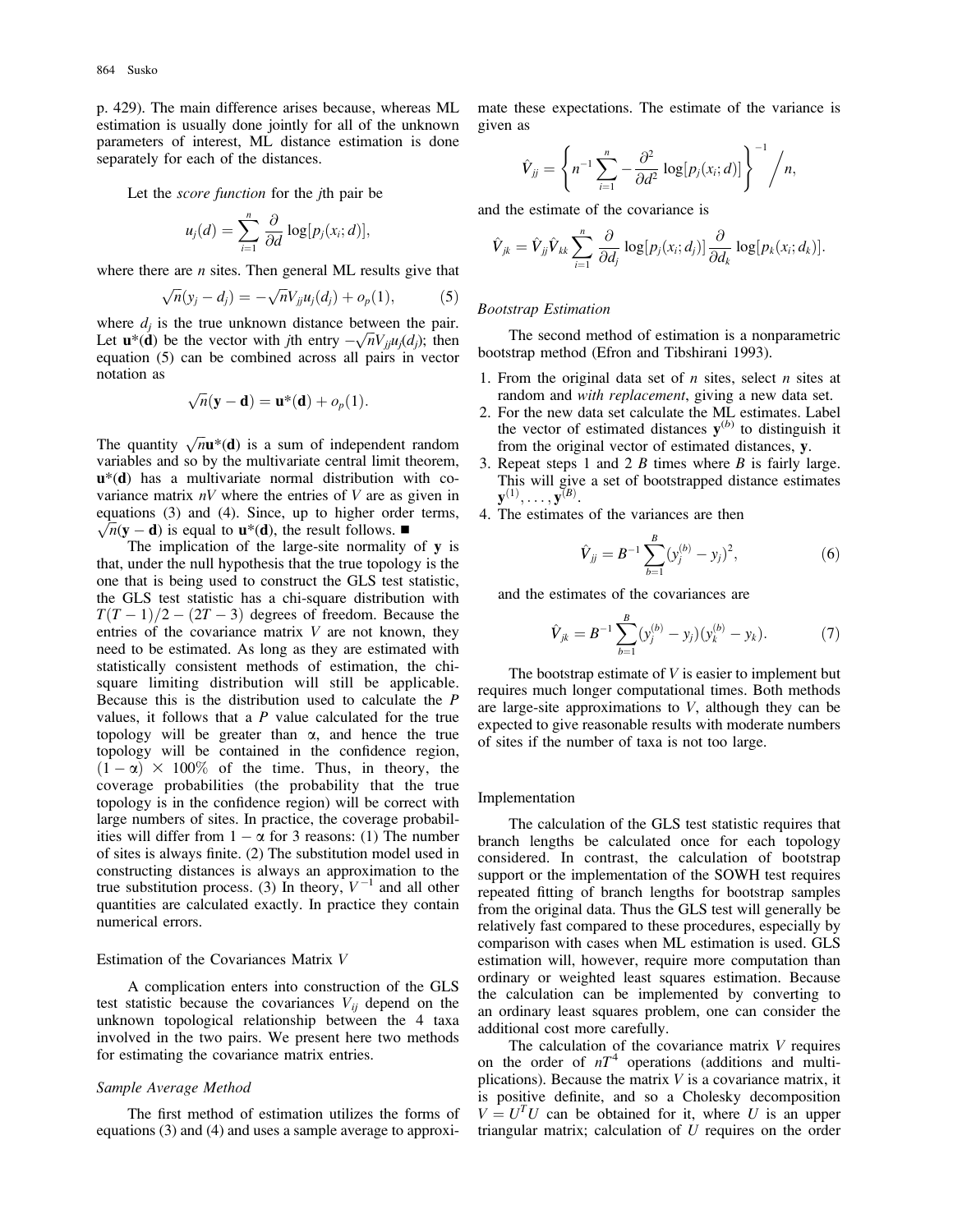| <b>GLS</b> Test Statistic<br>P Value |       | Topology                                                                                             |  |
|--------------------------------------|-------|------------------------------------------------------------------------------------------------------|--|
| 6.12                                 | 0.410 | $(((\text{harbor seal}, \text{cow}), \text{human}), \text{rabbit}), (\text{mouse}, \text{opposum}))$ |  |
| 6.40                                 | 0.380 | $((($ (( $(($ mouse, opposum), human), rabbit), $(harbor$ seal, $cow)$ )                             |  |
| 6.66                                 | 0.353 | $((human, rabbit), (harbor seal, cow), (mouse, opposum))$                                            |  |
| 12.58                                | 0.050 | 2 topologies equivalent to (((human, mouse, opposum), rabbit), (harbor seal, cow))                   |  |
| 14.51                                | 0.024 | 2 topologies equivalent to (((harbor seal, cow), human), (mouse, rabbit, opposum))                   |  |
| 16.05                                | 0.013 | 2 topologies equivalent to ((human, opposum), (harbor seal, cow), (rabbit, mouse))                   |  |
| 16.14                                | 0.013 | 6 topologies equivalent to ((human, mouse, rabbit, opposum), (harbor seal, cow))                     |  |

Table 1 The Topologies for the Mammal Data Set Having a P Value >0.00001

of  $T<sup>6</sup>$  additional operations. The problem, originally stated as that of minimizing

$$
(\mathbf{y} - X\boldsymbol{\alpha})^T V^{-1}(\mathbf{y} - X\boldsymbol{\alpha})
$$

can then be restated as minimizing

$$
(U^{-1}\mathbf{y} - U^{-1}X\alpha)^{T}(U^{-1}\mathbf{y} - U^{-1}X\alpha).
$$
 (8)

Solving the triangular systems of equations

$$
\mathbf{y}^* = U\mathbf{y} \qquad X^* = U X,
$$

which requires on the order of  $T^5$  operations, allows one to express equation (8) as

$$
(\mathbf{y}^* - X^*\boldsymbol{\alpha})^T(\mathbf{y}^* - X^*\boldsymbol{\alpha}),
$$

which is an ordinary least squares problem with  $y^*$  and  $X^*$ replacing  $y$  and  $X$ . Note that the computation of  $V$ ,  $U$ , and y\* needs to be done only once for a given data set; it does not matter how many topologies the GLS test statistic is calculated for.

Intheory, the GLS test statistics can be calculated with or without the restriction that the branch lengths be nonnegative. However, the simulation results of Kuhner and Felsenstein (1994) indicate that branch lengths and topologies are more accurately estimated with non-negativity restrictions using Fitch-Margoliash least squares; because of the similarity of the forms of estimation, it can be expected that those results would generalize to GLS estimation. Perhaps more important, while for ''good'' topologies branch lengths can expected to be non-negative or close to 0, for very poorly supported topologies this need not be the case, and thus negative branch lengths allow additional freedom in fitting estimated distances that could give rise to small GLS test statistics. The version of GLS used here imposes the nonnegativity constraint using a version of the NNLS routine of Lawson and Hanson (1974), a globally convergent method that successively solves unrestricted least squares problems with successive subsets of branches set to 0 or, equivalently, ignored in the estimation.

### **Results**

As examples we will consider two data sets, the amino acid mammal data set considered in Shimodaira and Hasegawa (1999), Goldman, Anderson, and Rodrigo (2000), and Shimodaira (2002) and the nucleotide data set considered in Goldman, Anderson, and Rodrigo (2000).

#### Mammal Data

The mammal data set consisted of 3,414 aligned amino acids from six mammals: human, harbor seal, cow, rabbit, mouse, and opossum. The PAM substitution model (Dayhoff, Schwartz, and Orcutt 1979) as implemented in PHYLIP 3.6a2 (Felsenstein 1993) was used, and a gamma rates-across-sites correction was used in calculating the distances. The  $\alpha$  parameter for the gamma model was estimated using Tree-Puzzle version 4.02 (Strimmer and von Haeseler 1996) as 0.34. Because there are six taxa, there are 105 possible topologies. The GLS test statistics were obtained for all 105 topologies and the topologies were ranked from smallest GLS statistic to largest GLS test statistic. Again because there are six taxa, the P values for the individual tests for the topologies were calculated using a chi-square distribution with  $6 \cdot 5/2 - (2 \cdot 6 - 3) = 6$ degrees of freedom. The topologies with P values  $\geq 0.05$ give a 95% confidence region for the true topology and are tabulated in table 1.

The GLS values gave very clear evidence for the grouping (harbor seal, cow). Each of the topologies that did not have this pair had a P value  $< 0.00001$ . Note that this illustrates more generally how to test an alternative hypotheses with a less specific topological structure: the P value for the test is the maximum  $P$  value from GLS test statistics calculated for all of the topologies inconsistent with the topological structure. In the present example the alternative hypothesis is that the grouping (harbor seal, cow) is present in the true topology and the  $P$  value is calculated as  $5 \times 10^{-6}$ , the largest P value from the set of 95 six-taxa topologies without the grouping (harbor seal, cow).

In theory the GLS test statistics can be calculated with or without the restriction that the branch lengths be nonnegative. We expect that the GLS statistic will be better able to detect very poor topologies with the non-negativity restriction imposed and have chosen to implement a variation of the NNLS routine of Lawson and Hanson (1974) in order to accomplish this. This is the reason that some of the topologies estimated have exactly the same P values. Some branch lengths for these topologies were estimated as 0, making them equivalent.

The PAM substitution model used here is different from the mtREV model (Adachi and Hasegawa 1996a) that was used in Shimodaira and Hasegawa (1999), Goldman, Anderson, and Rodrigo (2000), and Shimodaira (2002). Nevertheless the main conclusions and results are in general agreement. Differences arise only for inferences where there is no agreement between competing methods.

The grouping (harbor seal, cow) inferred here was an a priori feature of the topologies considered in Shimodaira and Hasegawa (1999), Goldman, Anderson, and Rodrigo (2000), and Shimodaira (2002). The rankings of the top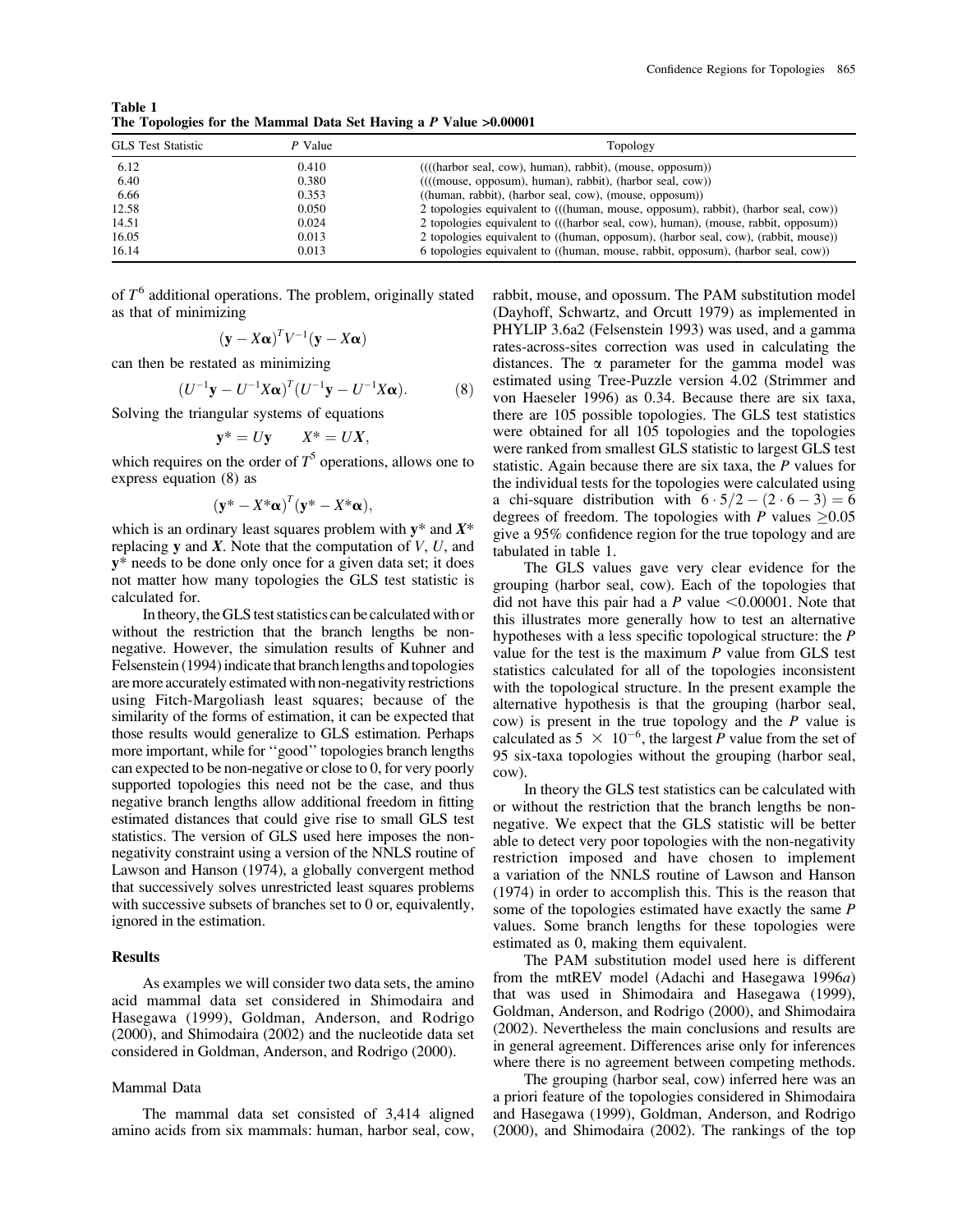Table 2 The Topologies for the HIV Data Set Having a P value >0.00001

| <b>GLS</b> Test Statistic | P Value | Topology                      |
|---------------------------|---------|-------------------------------|
| 15.53                     | 0.017   | (((E1, E2), A2), A1), (D, B)) |
| 18.58                     | 0.005   | ((E1, E2), (A1, A2), (D, B))  |

three topologies, done here on the basis of the GLS test statistic, are the same as the rankings of topologies from the log likelihoods. All three of these topologies are included in the GLS 95% confidence region for trees, and the same holds true for the AU test and SH test reported in Shimodaira and Hasegawa (1999) and Shimodaira (2002). The BP test, however, rejects the hypothesis that the third topology is the true topology, and a big difference arises between the other methods and the SOWH test for the second topology, which gave a P value of  $\leq 0.001$ ; the P value here is 0.380 and was greater than 0.30 for all of the tests reported in Shimodaira (2002).

Differences arise with the remaining topologies. The version of GLS used here, with branch lengths restricted to be non-negative, seems much more likely to assign zero branch lengths than ML estimation, and so some of the different topologies reported in SH are equivalent here. The topology (((human,mouse,opposum),rabbit), (harbor seal,  $cow$ ) gives a P value of 0.050 and is included marginally in a 95% confidence region. The remaining topologies would not be. In this case the GLS region seems to provide a trade-off between the SOWH test, which only includes the ML topology in a 95% confidence region, and the SH test, which as reported in Shimodaira (2002), includes the 15 topologies with a (harbor seal, cow) grouping as well as, marginally, an additional topology without that grouping.

#### HIV Data

The HIV data set consisted of a set of six homologous sequences, each containing 2,000 base pairs from the gag and pol genes for isolates of HIV-1 subtypes A, B, D, and E: A1 (Q23), A2 (U455), B (BRU), D (NDK), E1 (90CF11697), and E2 (93TH057). Maximum likelihood distances were calculated using an F84 model (Felsenstein 1984) and gamma rate correction. The transition/transversion ratio was estimated as 4.70; the  $\alpha$  parameter for the gamma rate distribution was estimated as 0.23 in Tree-Puzzle. Only one topology is included in a 99% confidence region for the topologies, although one other is marginally excluded. Interestingly, the P value for the best GLS topology is only 0.016, which suggests that this topology can be rejected, leaving no suitable topology. This may be in indication of a lack of fit for the F84 model for this data. Generally, the possibility of a poor substitution model giving a small P value needs to be considered when applying the test.

The SOWH and SH tests were applied in Goldman, Anderson, and Rodrigo (2000) for the null hypothesis that the second topology listed in table 2 was the true topology. The SH test gave a P value of 0.002, smaller than the GLS P value 0.005 but resulting in the same conclusion. The



FIG. 1.—The bootstrap estimates with  $B = 5000$  bootstrap replicates of the entries of the V matrix plotted against the corresponding estimates from the sample average method for the mammal data set.

SH test P value was 0.26; however, as reported in Buckley (2002), this  $P$  value was highly dependent on the substitution process used and was 0.077 for the HKY85 model, which is similar to the F84 model considered here.

#### Estimation of Covariance Matrices

The results for the HIV data set and for the mammal data set used the sample average method for the calculation of the covariance matrix V. To cross-check the estimation of the covariance matrix, we did the estimation using the bootstrap method. Plots of the estimated covariance matrices from the bootstrap method against the estimated covariance matrices from the sample average method are given in figures 1–3. The estimates are very similar. Interestingly, a comparison of figures 2 and 3 suggests that the sample average method may give better bootstrap estimates than a bootstrap with a smaller number of bootstrap replicates. The bootstrap estimates in figure 3, being based on  $B = 5,000$  bootstrap replicates, should be considered better than the bootstrap estimates in figure 2, which are based on  $B = 100$ . The sample average estimates are more similar to the bootstrap estimates with  $B = 5,000$  that with  $B = 100$ , so much similar that it is



FIG. 2.—The bootstrap estimates with  $B = 100$  bootstrap replicates of the entries of the V matrix plotted against the corresponding estimates from the sample average method for the HIV data set.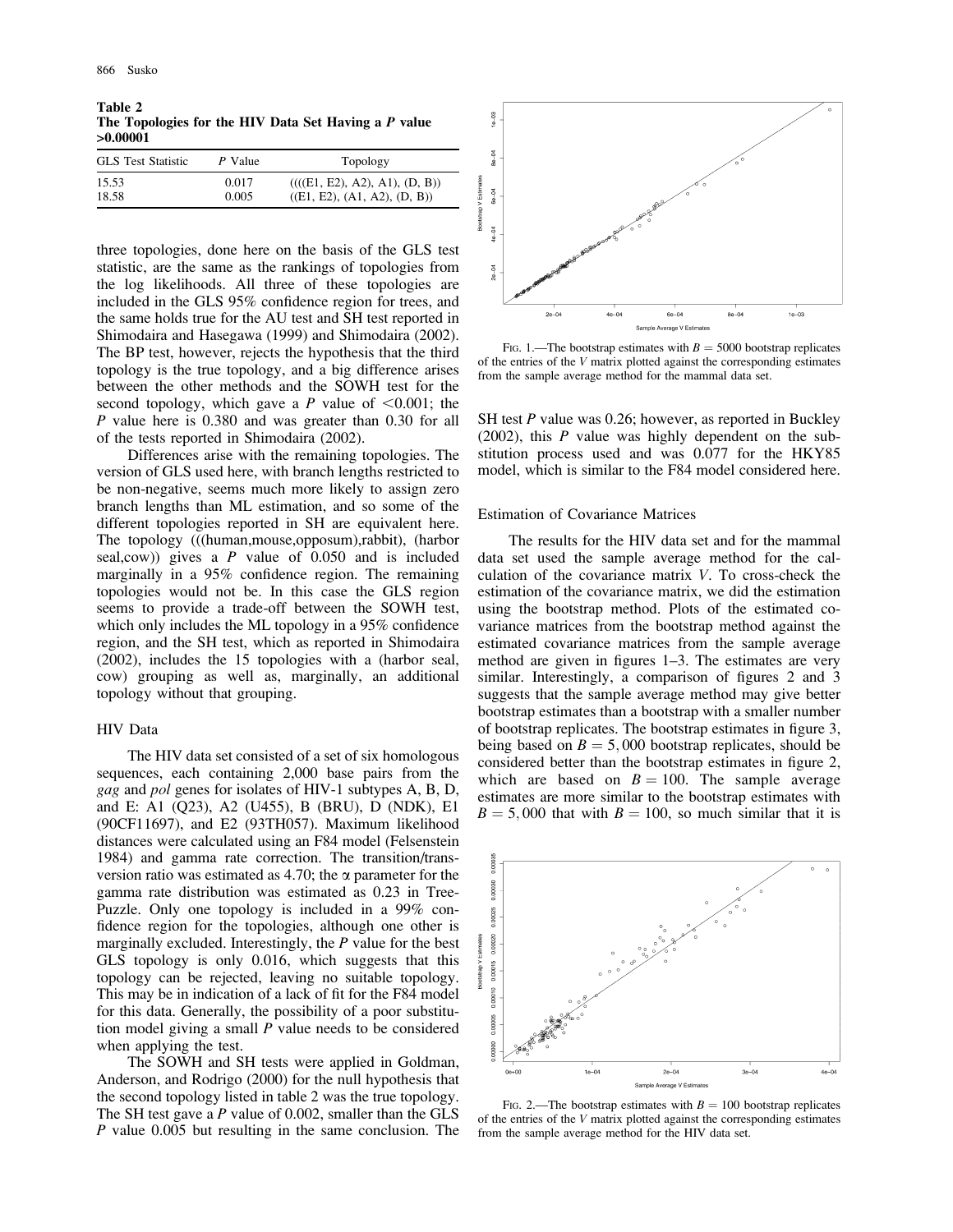

FIG. 3.—The bootstrap estimates with  $B = 5000$  bootstrap replicates of the entries of the V matrix plotted against the corresponding estimates from the sample average method for the HIV data set.

clear that they provide better approximations to the bootstrap estimates with  $B = 5,000$  than the estimates with  $B = 100$ .

#### **Discussion**

The GLS method for constructing confidence regions for topologies provides a reasonable way of addressing uncertainty in topological estimation. It is does not require long computational times and, assuming the correct substitution model is used in constructing the distances, is theoretically sure to have the correct coverage probability. With poor substitution models, it is possible that the GLS test statistics will reflect a lack of fit and be larger than expected, giving rise to smaller coverage probabilities.

The methods presented here are an extension of Bulmer (1991) that allow for general ML distances and provide more general methods for the calculations of the V matrix. One other difference is the restriction of branch lengths to be non-negative, which was not a feature of the Bulmer implementation. For estimation, this restriction is not expected to be very important; the true topology can be expected to have branch lengths that are estimated as almost all non-negative anyway. However, in constructing confidence regions it is possible that for poor topologies there will exist choices of  $\alpha$  vectors with negative entries that make no topological sense but give small GLS test statistics.

Two methods for the calculation of covariance matrices have been presented: a bootstrap method and a sample average method. The examples considered here, and others not reported here, suggest that the estimates from either of these methods will be very similar. Because the bootstrap can require much longer computational times, we have chosen to implement the sample average method in the available software.

The theory behind the methods presented here assumes that the number of sites is large. In practice it will usually be the case that the number of sites required will be more if there are a large number of taxa than if there are a small number of taxa. This is so because the number of variances and covariances requiring estimation in the  $V$  matrix increases with the number of taxa, so that the effects of errors in estimation of the weights in the original GLS test statistic given in equation (1) are aggregated over more terms. Careful analysis decisions may allow one to avoid difficulties associated with larger numbers of taxa without losing much information. One strategy is to use a full data set to estimate transition/ transversion ratios, rate distributions, and any other auxilliary parameters in the model. Once estimates for these parameters have been obtained, the number of taxa in the data set can be reduced by taking out closely related taxa, leaving a few representative taxa to address the topological questions of interest. One must be cautious, however, in reducing the number of taxa. Several studies involving four taxon subsamples with a constant set of three taxa but differing choices for an outgroup taxon indicate that inferences about the placement of the three taxa is highly dependent on the choice of the outgroup taxon (Philippe and Douzery 1994; Adachi and Hasegawa 1995, 1996b).

In some cases, investigators will have a relatively small prespecified set of topologies that are of interest because of the results of previous analyses. These topologies can be tested for inclusion in, say, a 95% confidence region by checking whether P values are  $\geq 0.05$ or not. In other cases, the entire 95% confidence region is desired. In principle this requires calculation of the GLS test statistics for all possible topologies, which is feasible with a relatively small number of taxa but becomes infeasible with larger numbers of taxa. With larger numbers of taxa, tree search algorithms (stepwise addition, star decomposition, tree bisection, and reconnection; cf. Hillis, Moritz, and Mable (1996) pp. 478–485) might be implemented as they are for least squares estimation and ML estimation. Keeping all trees found in the search with P values  $\geq 0.05$  would give an approximate 95% confidence region. The advantage with this approach is that the number of trees for which GLS test statistics are calculated would be relatively small. However, because trees with large GLS values may be missed during a search, the region might miss trees that would have been in the region had an exhaustive search been done.

#### Acknowledgments

The author was supported by the Natural Sciences and Engineering Research Council of Canada. This work is part of a Genome Atlantic/Genome Canada Large-Scale Project.

#### Literature Cited

- Adachi, J., and M. Hasegawa. 1995. Phylogeny of whales: dependence of the inference on species sampling. Mol. Biol. Evol. 12:177–179.
- ———. 1996a. Model of amino acid substitution in proteins encoded by mitochondrial DNA. J. Mol. Evol. 42:459–468.
- -. 1996*b*. Instability of quartet analyses of molecular sequence data bit the maximum likelihood method: the Cetace/Artidactyla relationships. Mol. Phyl. Evol. 6:72–76.
- Buckley, T. J. 2002. Model misspecification and probabilistic